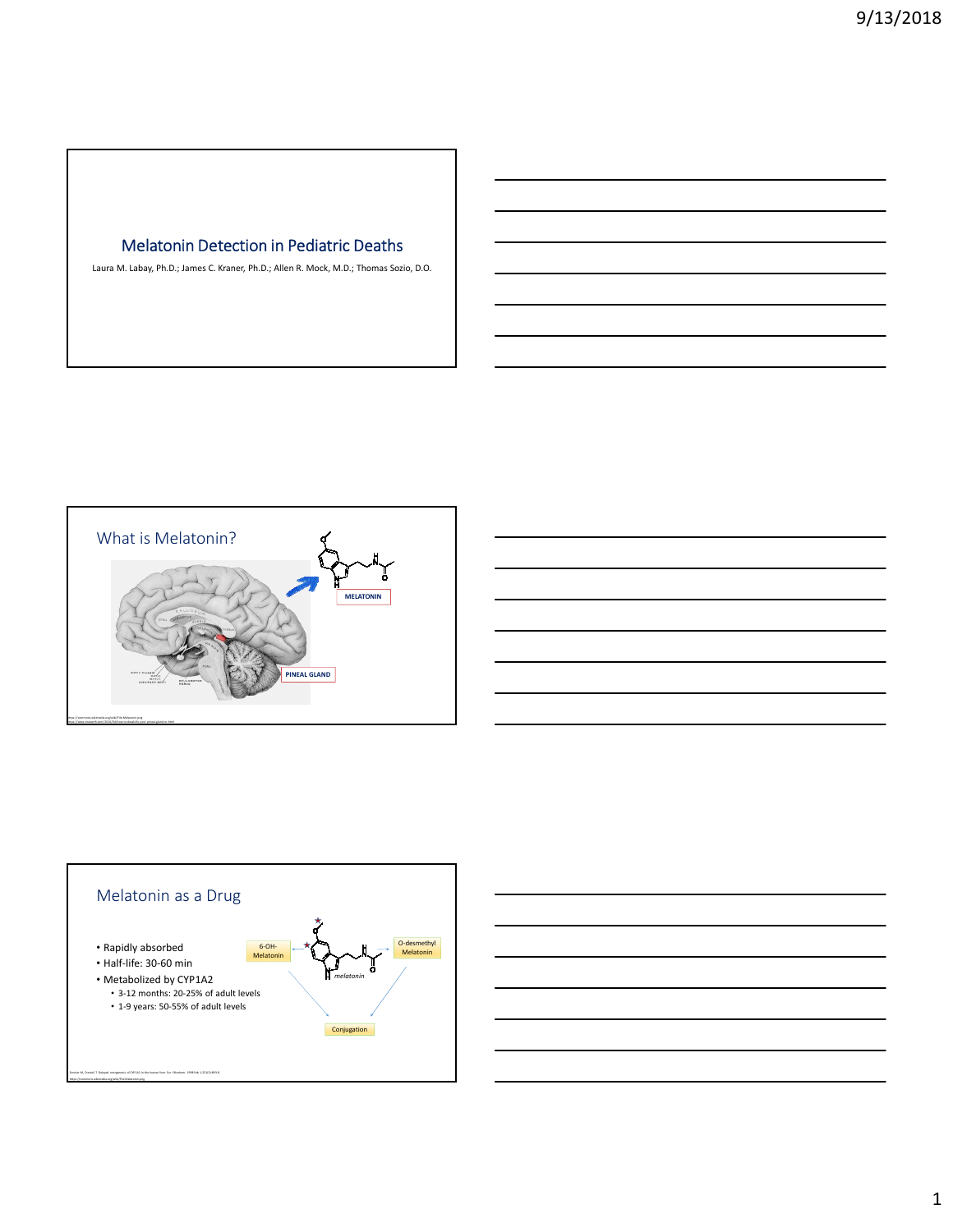

| _______ |
|---------|
|         |
|         |



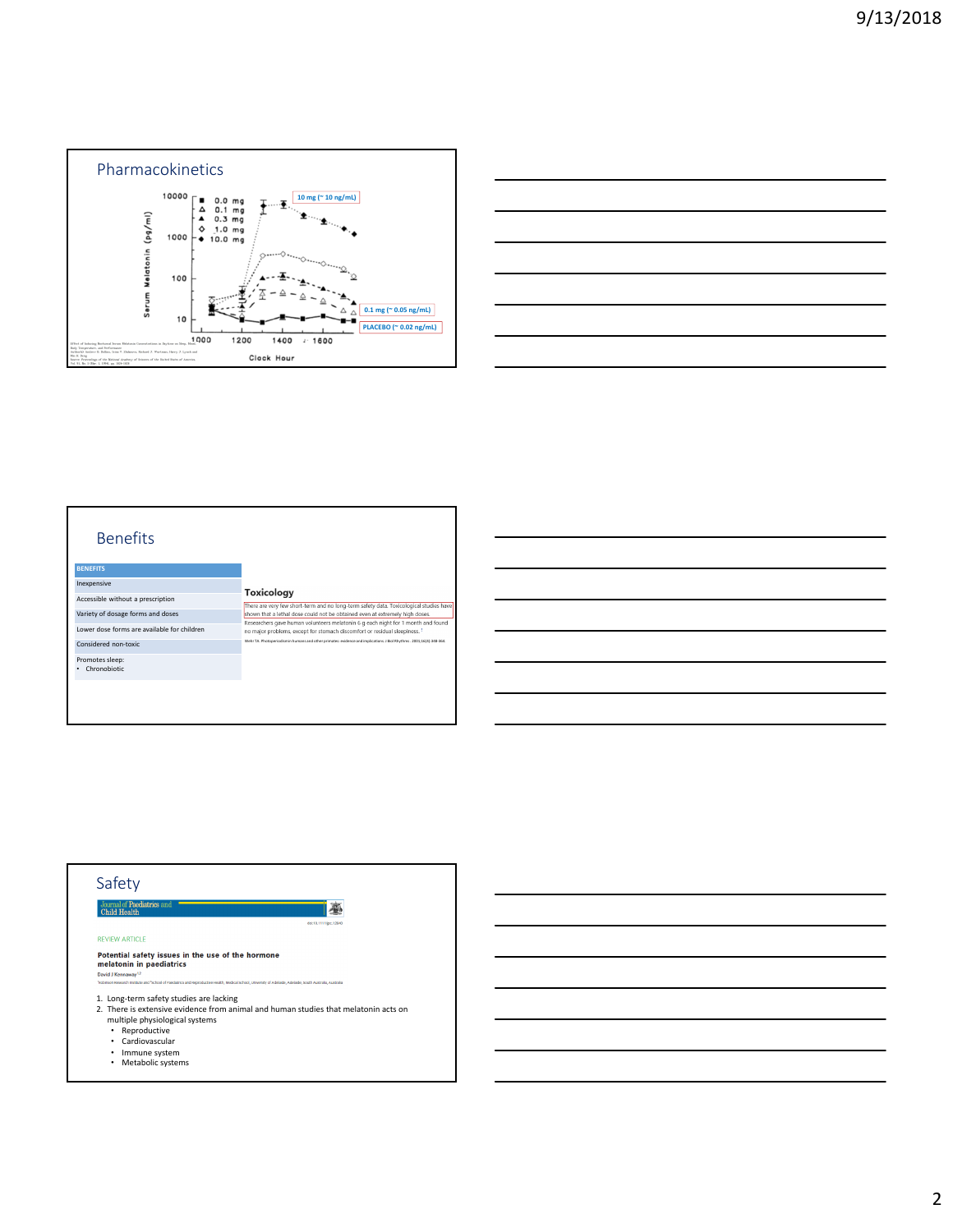#### Pediatric Exposures

#### Day-care workers used melatonin gummy bears to make 2-year-olds nap, police say

 $\label{thm:main}$  But staff members at the Des Plaines, Ill., child-care center faced a simpler But staff members at the Des Plaines, Ill., child-care center faced a simpler question: What do you do when you can't get a 2-year-old to settle down for a nap?

Three employees thought they had an answer, police say. They have been arrested.

They are accused of giving toddlers gummy bears dosed with melatonin, an  $% \mathcal{N}$ over-the-counter sleep-hormone supplement that induces sleep.

The owner and director of the day-care center called police after finding a nearly empty bottle of melatonin gummy bears, according to Chicago CBS affiliate WBBM-TV. The owner confronted one of the employees, who allegedly admitted to giving the gummies to children without parents' knowledge.  $\,$ 



https://www.washingtonpost.com/news/parenting/wp/2018/03/06/day-careworkers-accused-of-drugging-children-with-melatonin-gummy-bears-beforenaptime/?noredirect=on&utm\_term=.526f9e14561d

http://www.chicagotribune.com/news/nationworld/ct-oregon-daycare-drugging-20180311-story.html

#### Pediatric Exposures

Oregon day-care worker gets 21 years for drugging children so she could go tanning, do CrossFit

To avoid the risk that the seven infants and toddlers in her care would wake up, trudge around and possibly hurt themselves while she ran errands, Neatherlin drugged them with melatonin.

 $\label{lem:main}$  Neatherlin, 32, was sentenced to more than 21 years in prison last week after she pleaded<br>guilty to 11 counts of first-degree criminal mistreatment and one count of third degree<br>assault in connection with Little

#### Forensic Method Purpose

- 1) To determine if an individual has been exposed to exogenous melatonin without their consent or consent of an authorized parent, guardian, or medical care provider.
- 2) To evaluate the caretaking environment of an individual.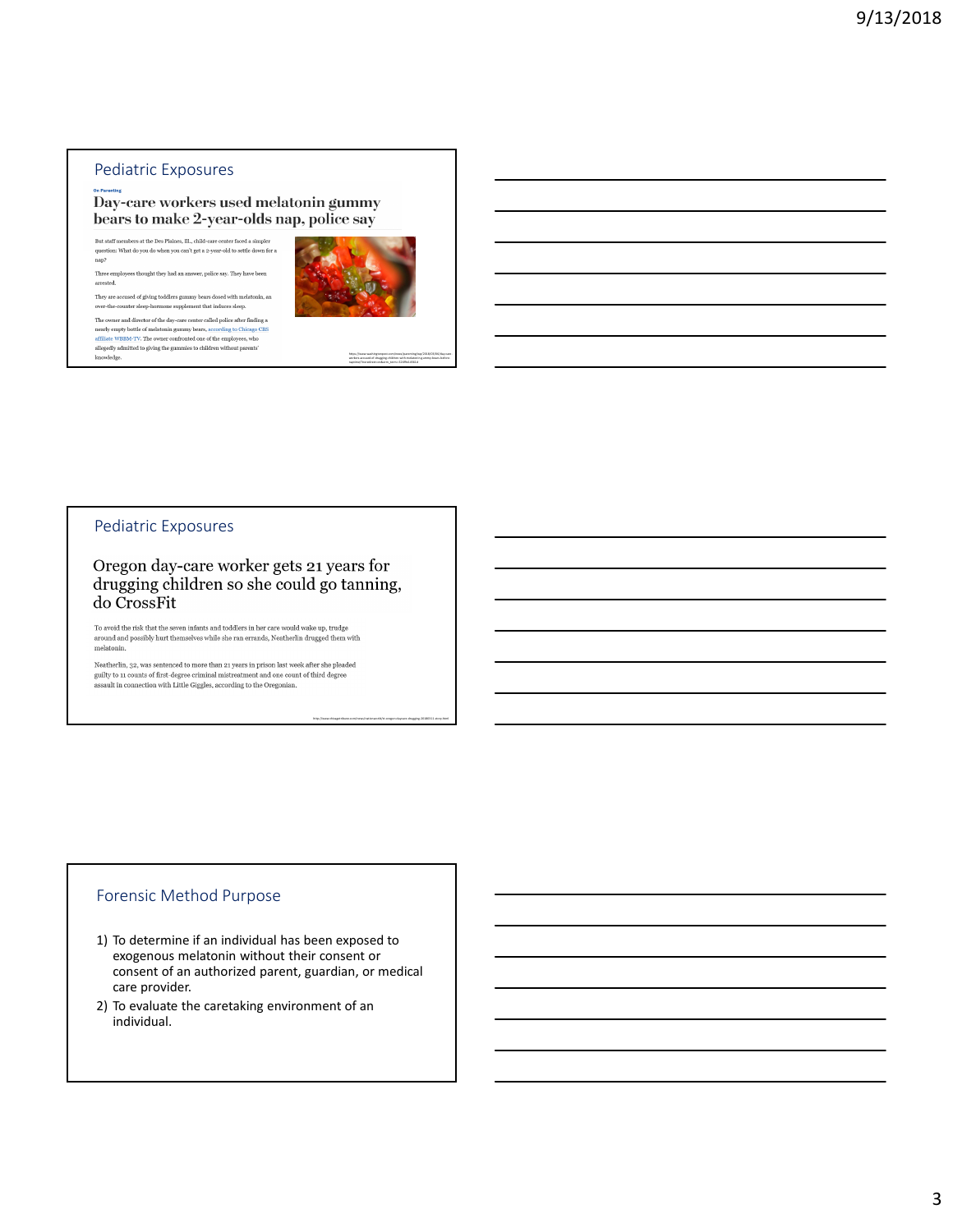

|                           | QQQ Method Parameters |                                                                                           |    |  |
|---------------------------|-----------------------|-------------------------------------------------------------------------------------------|----|--|
| Columns                   |                       | Pre-Column: BetaBasic 18 Drop-In Guard Cartridge, 2.1 x 10 mm, 3 micron<br>(71503-012101) |    |  |
|                           |                       | Synergi Fusion-RP 50 x 2.00 mm, 2.5 micron<br>(00B-4423-B0)                               |    |  |
| System                    |                       | Waters TQD Mass Spectrometer with an ACQUITY Ultra Performance LC                         |    |  |
| <b>Column Temperature</b> |                       | 50°C                                                                                      |    |  |
| <b>Mobile Phase</b>       |                       | A1: H <sub>2</sub> O 0.1% FA<br>B1: MeOH 0.1% FA                                          |    |  |
| <b>Flow Rate</b>          |                       | 0.35 mL/min                                                                               |    |  |
|                           | Time                  | %A                                                                                        | %R |  |
| Gradient                  | Initial               | 85                                                                                        | 15 |  |
|                           | 1                     | 5                                                                                         | 95 |  |
| <b>Run Time</b>           |                       | $2.5$ min                                                                                 |    |  |

| <u> 1989 - Johann Barn, mars ann an t-Amhainn an t-Amhainn an t-Amhainn an t-Amhainn an t-Amhainn an t-Amhainn an</u>  |  | $\overline{\phantom{a}}$ |
|------------------------------------------------------------------------------------------------------------------------|--|--------------------------|
|                                                                                                                        |  |                          |
| <u> 1999 - Jan Barbara de Santo de Santo de Santo de Santo de Santo de Santo de Santo de Santo de Santo de Santo</u>   |  |                          |
|                                                                                                                        |  |                          |
|                                                                                                                        |  |                          |
|                                                                                                                        |  |                          |
| <u> 1989 - Johann Stein, marwolaethau a bhann an t-Alban ann an t-Alban an t-Alban ann an t-Alban an t-Alban ann a</u> |  |                          |
|                                                                                                                        |  |                          |
| <u> 1989 - Johann Stoff, amerikansk politiker (* 1908)</u>                                                             |  |                          |
|                                                                                                                        |  |                          |
| <u> 2000 - Andrea Andrewski, matematik a strong metallong angleški kontrol (d. 1989)</u>                               |  |                          |
|                                                                                                                        |  |                          |
| <u> 1989 - Johann Stoff, amerikansk politiker (d. 1989)</u>                                                            |  |                          |
|                                                                                                                        |  |                          |



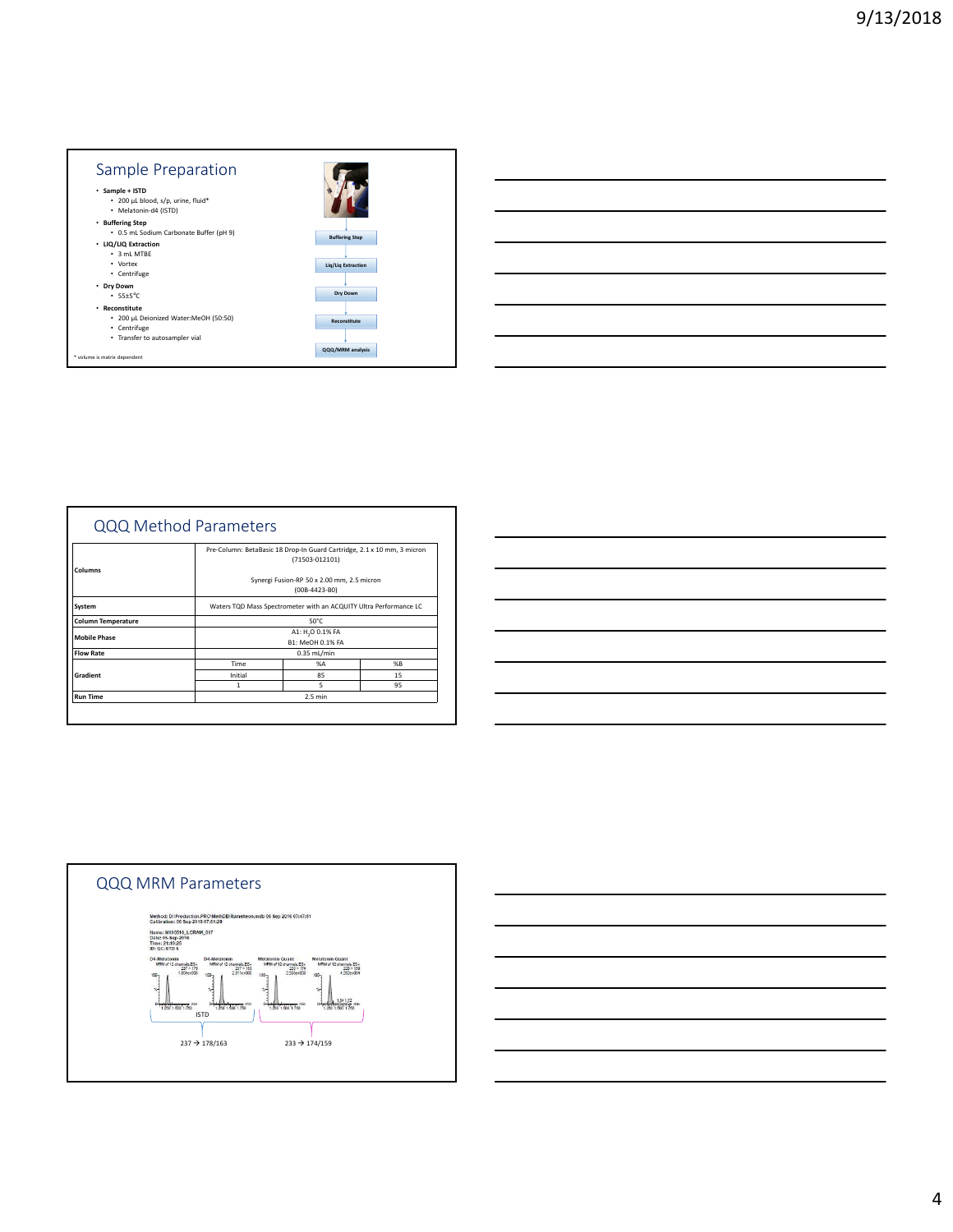

| <u> 1989 - Johann Barn, mars ann an t-Amhainn an t-Amhainn an t-Amhainn an t-Amhainn an t-Amhainn an t-Amhainn an </u> |  |                          |
|------------------------------------------------------------------------------------------------------------------------|--|--------------------------|
| <u> 1989 - Johann Harry Harry Harry Harry Harry Harry Harry Harry Harry Harry Harry Harry Harry Harry Harry Harry</u>  |  |                          |
| <u> 1989 - Johann Barn, amerikan berkemanan berkemana di banyak di banyak di banyak di banyak di banyak di banyak</u>  |  |                          |
| <u> 1989 - Johann Barn, mars ann an t-Amhainn an t-Amhainn an t-Amhainn an t-Amhainn an t-Amhainn an t-Amhainn an</u>  |  |                          |
| <u> 1989 - Johann Barn, mars and de Branch Barn, mars and de Branch Barn, mars and de Branch Barn, mars and de Br</u>  |  |                          |
| <u> 1989 - Johann Barn, amerikan bernama di sebagai bernama di sebagai bernama di sebagai bernama di sebagai ber</u>   |  | $\overline{\phantom{a}}$ |
|                                                                                                                        |  |                          |







- Mother had longstanding history of drug abuse
- Complications:
	- High risk pregnancy
	- Maternal diabetes mellitus
	- Placenta praevia
	- Low birth score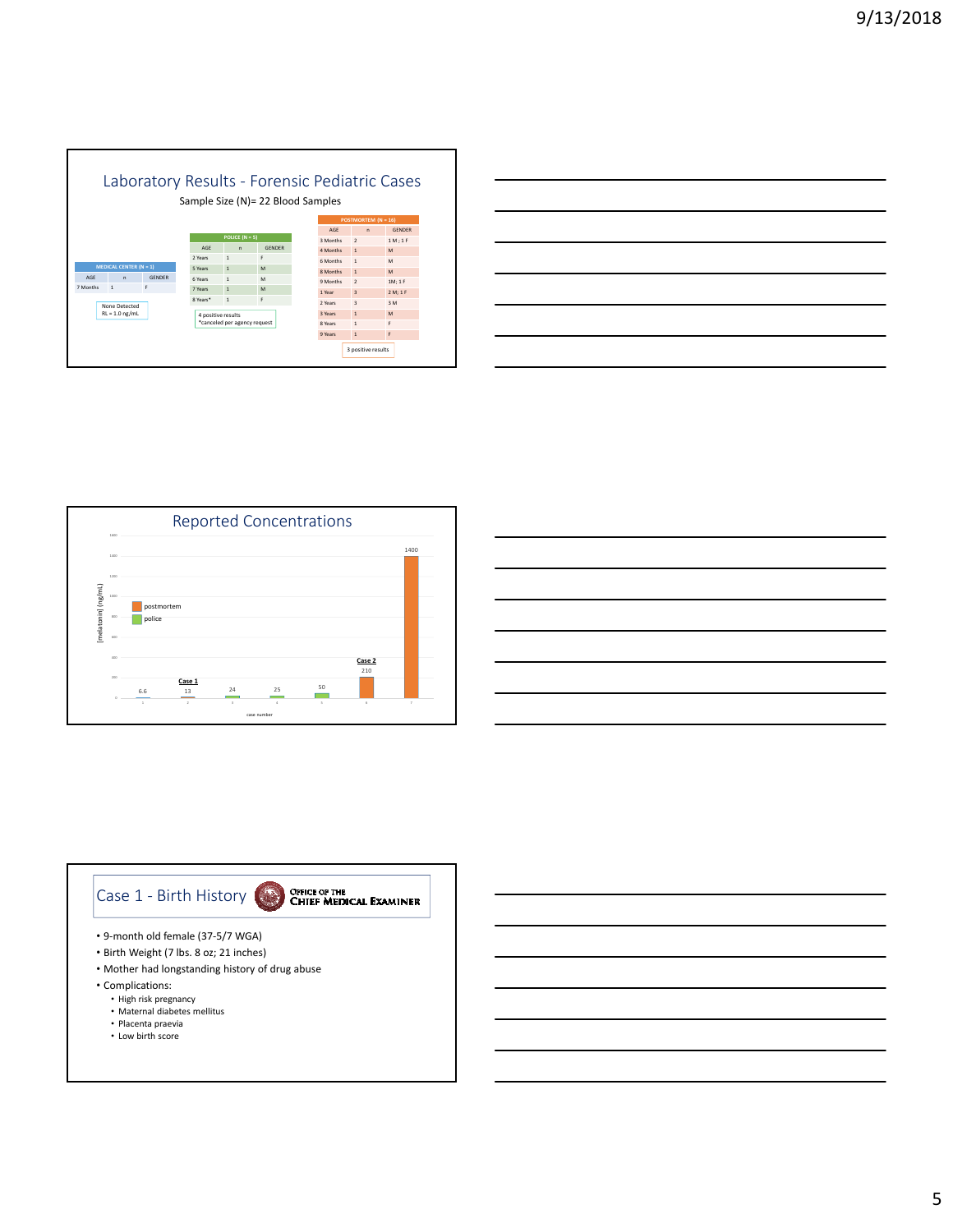### Case 1 - Timeline

- Last known alive: 11/6/13, 9:00PM
- Caretaker 'partying': 11/6/13, Evening hours
- Caretaker awoke: 11/7/13, 7:00AM
- Found unresponsive: 11/7/13, 10:00AM
- 
- 
- 
- 
- 
- 
- Pronounced: 11/7/13, 10:12AM

## Case 1 - Evidence of Neglect

- Alleged caretaker intoxication "I was so drunk I do not remember my babies last night"
- 
- Allegations<br>
Pesticide ingestion Roach infestation<br>
Dextromethorphan ingestion Drank from sister's cup, 11/6/13, est. 2:00PM<br>
Nicotine ingestion Consumed ½ cigarette<br>
Finding of rubber band in mouth<br>
Intent
	-
	-
	-
	-
- Unsafe sleeping environment<br>• Adult bed<br>• Co-sleeping with adolescent sibling (250-300 pounds)<br>• Overstuffed bedding<br>• Prone sleeping position
	-
	-
- Injuries Evidence of right scalp trauma

#### Case 1 - CPS

- 4 other children in home; 35 months, 11 years, 13 years, 17 years
- Multiple substantiated maltreatment claims
- 11/18/13 fatality investigation substantiating neglect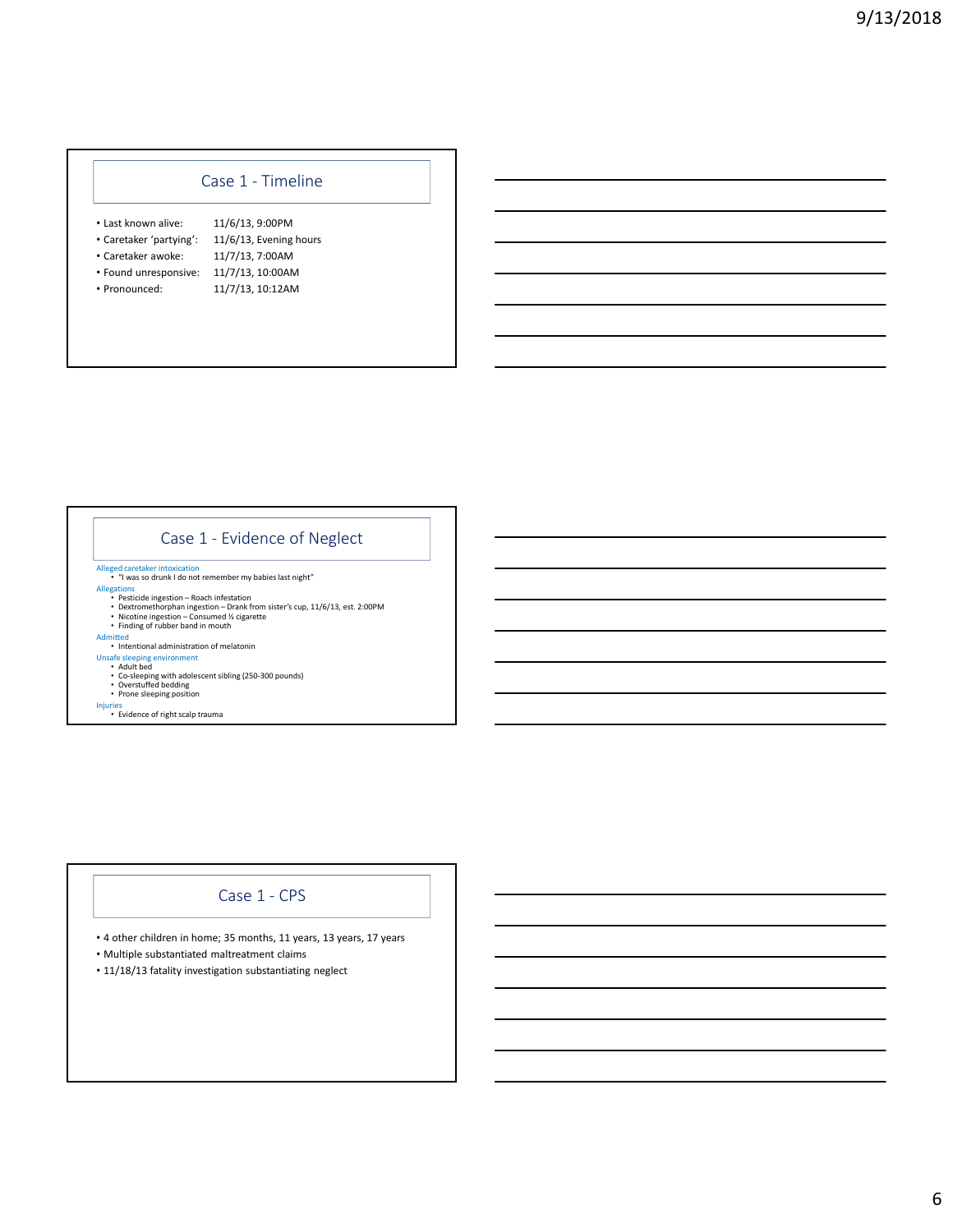# Case 1 - Pathology

- Blanched livor, right face and abdomen
- Nasal plume
- Right temporalis hemorrhage with focal subscapular and subgaleal hemorrhage

| Case 1 - Toxicology |
|---------------------|
|                     |

• NMS Melatonin blood 13 ng/mL, cutoff 1.0 ng/mL Melatonin gastric 1200 mg/mL, cutoff 100 ng/mL

• OCME Negative organophosphates Negative ethanol Negative drugs < 10% COHb

+/- wnl vitreous

|              | Case 1 - Toxicology                            |              |
|--------------|------------------------------------------------|--------------|
| $\cdot$ NMS: | Melatonin blood 13 ng/mL, cutoff 1.0 ng/mL     |              |
|              | Melatonin gastric 1200 mg/mL, cutoff 100 ng/mL |              |
|              |                                                |              |
|              | Negative organophosphates                      |              |
| $\cdot$ OCME | Negative ethanol                               | COD & MOD:   |
|              | Negative drugs<br>$< 10\%$ COHb                | Undetermined |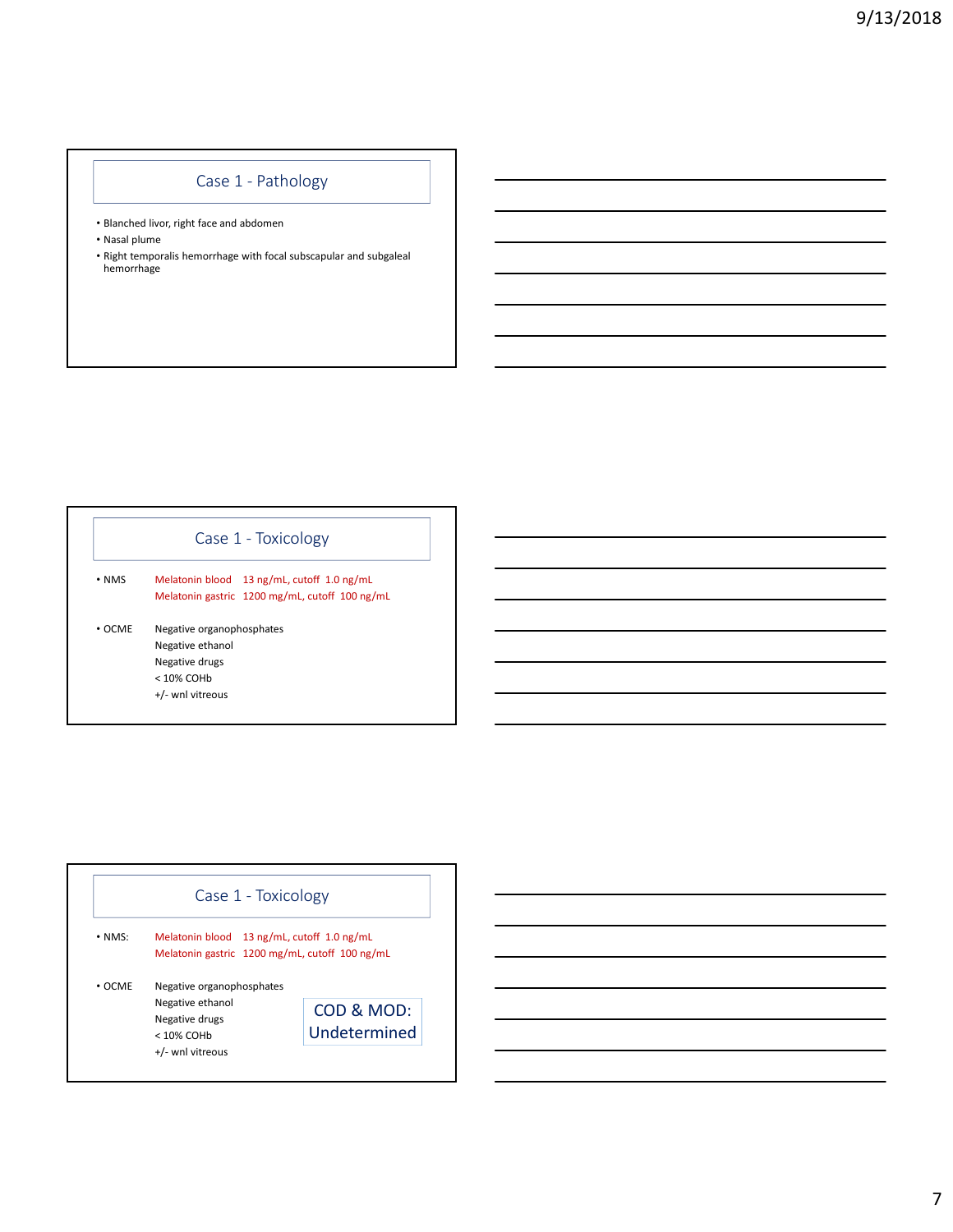### Case 2 - History

Central Indiana<br>Forensic Associates,<br>LLC

- 13-month old male
- Found in warm environment (> 80°F) adjacent to a space heater
- Partial thickness burns to bilateral ventral lower extremities with skin slippage
- Early decomposition with superficial skin slippage
- Petechial hemorrhages over the surface of the thymus and epicardial surface of the heart
- Large amount of white particulate/granular matter in stomach
- Aspiration of gastric content



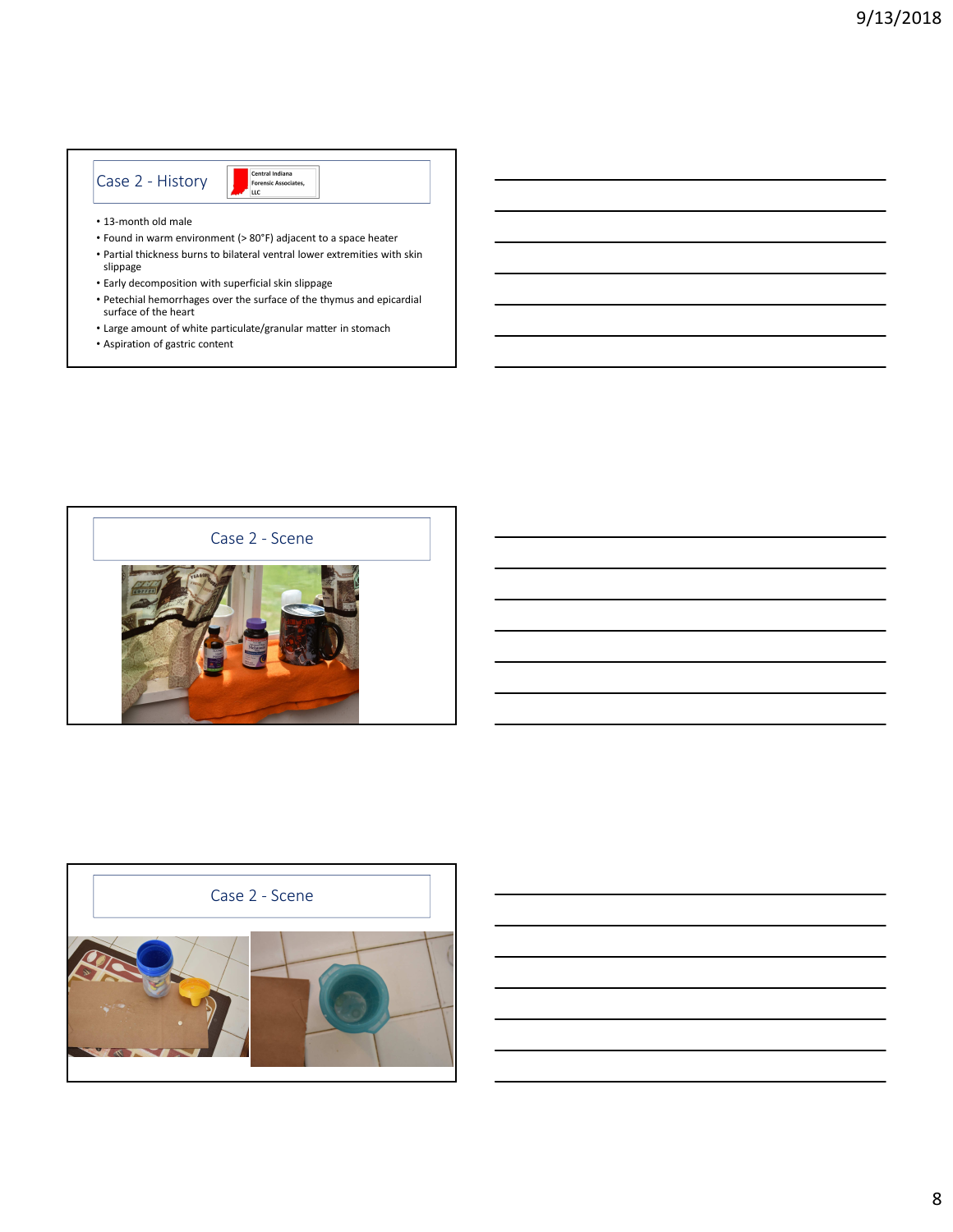### Case 2 - Toxicology

• NMS Melatonin peripheral blood - 210 ng/mL, cutoff 1.0 ng/mL

Postmortem Panel - negative Alcohol - negative in blood and vitreous fluid Electrolytes - consistent with decomposition

### Case 2 - Toxicology

• NMS Melatonin peripheral blood - 210 ng/mL, cutoff 1.0 ng/mL

Postmortem Panel - negative Alcohol - negative in blood and vitreous fluid Electrolytes - consistent with decompositional change

COD: Acute melatonin ingestion and complications of thermal injuries to body MOD: Homicide

#### Conclusions

Forrester MB. Melatonin exposures reported to Texas poison centers in 1998-2003. Vet Hum Toxicol. 2004 Dec;46(6):345-6.

- The cases described demonstrate the relevance of melatonin detection in forensic pediatric death investigations
- The presented LC-MS/MS method can successfully be used to evaluate exposure to exogenous melatonin in the pediatric population
- Most instances of accidental overdose in children result in minor clinical effects, and do not require treatment
- The presence of melatonin at a concentration consistent with administration may speak to surreptitious or untoward use
- Future studies: Evaluation of postmortem influences